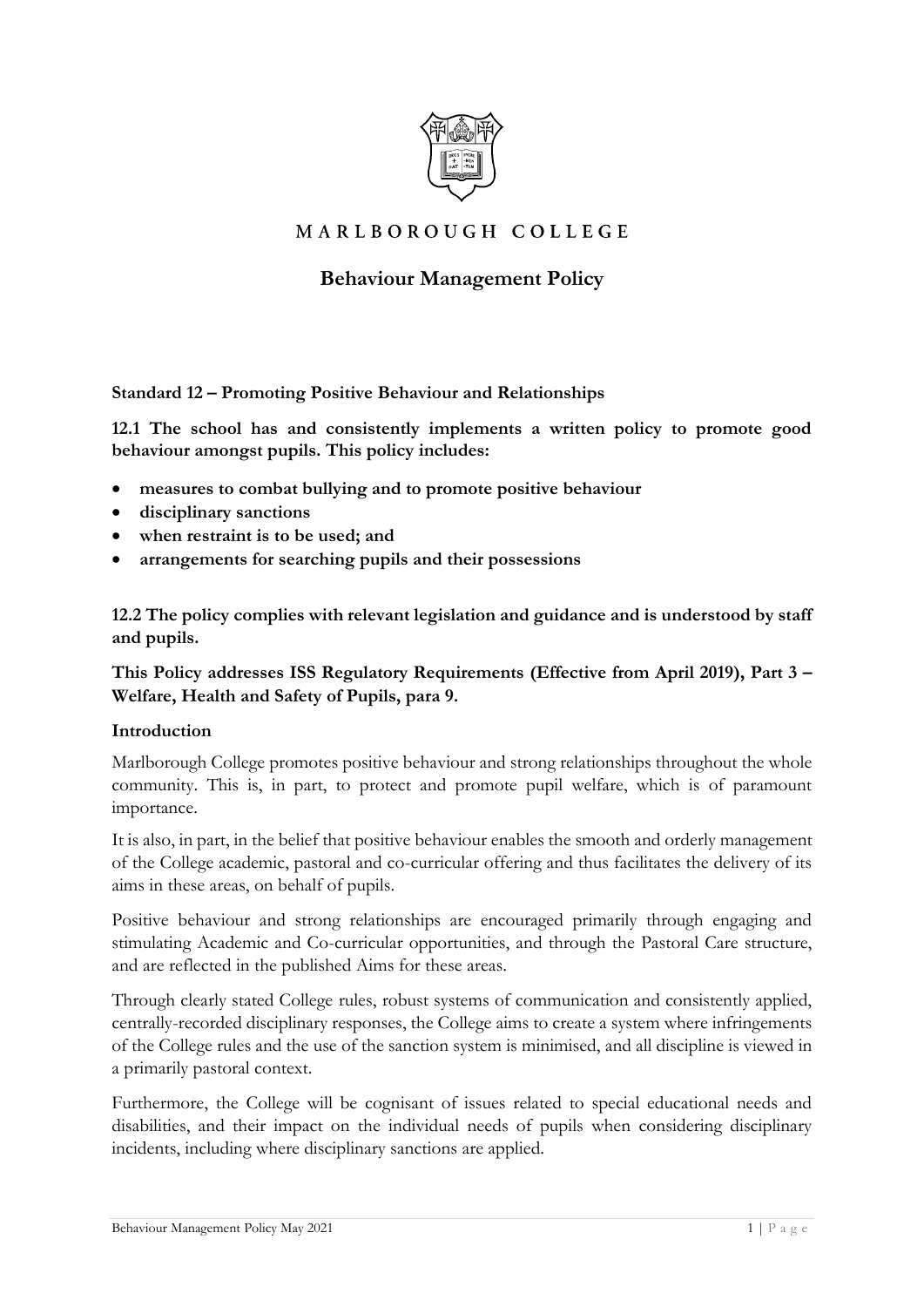Members of staff are expected to set a positive example to pupils and to establish an appropriate tone with regard, for example, to courtesy, dress, punctuality and personal conduct. Mutual respect between pupils and staff is central to the College's ethos.

The College explicitly rejects any use of corporal punishment, or sanctions which may humiliate or degrade pupils.

The promoting of positive behaviour and relationships is achieved through a variety of means. These include:

#### **Documentation**

- The development of clear Aims for the Academic, Pastoral and Co-Curricular purpose of the College, and the articulation of these in the Almanac, Parents' Handbook and through the College website, as well as in the College's internal documentation.
- The Marlborough Charter developed by senior pupils and disseminated via the Almanac and Assemblies, as well as in the College's internal documentation.
- The Bullying Statement developed originally by pupils, reviewed regularly by Heads of Houses and Prefects. Posted on HNBs, printed in the Almanac and in the Parents' Handbook.
- The Upper School Contract sent to parents in the summer before Lower Sixth, signed and retained in pupil files (Appendix 5).
- Lower School Behaviour Posted on HNBs, used in disciplinary and pastoral discussions with pupils.
- ICT Acceptable Use Policy signed by pupils, retained in pupil files.
- Rules of Custom Mobile Devices HNBs and classrooms; explained to pupils via House Assemblies.
- School Rules listed in the Almanac.
- Documentation sent to new joiners contains a section on school discipline.
- Minor Sanctions Flowchart HNBs.
- Policies addressing Bullying, including Cyber-Bullying, Sexting and Peer on Peer Abuse.
- Disciplinary Sanctions (Appendix 1).
- Policy on Physical Restraint of Pupils (Appendix 2).
- Guidelines to Common Room on Social Occasions (Appendix 3).
- Protocol for Searching Pupils' Rooms and Possessions (Appendix 4).
- College Policy on Alcohol (Firefly) and Parent/Pupil Agreement on Alcohol.
- College Policy on Drug Offences (Firefly).

#### **Action**

- The reinforcement and celebration of pupil contribution, engagement and achievement via year group and House Assemblies, and via the College's online and published records.
- The use of an effort-based reward system for academic work in both the Lower and Upper School, as well as recognition of outstanding quality academic work via Prizes, Copies and Distinctions.
- Colours and Prizes are awarded for effort and achievement in particular areas of Co-Curricular activities, including sport, music, drama, and contribution to the community according to criteria established by the Deputy Head (Co-Curriculum & Outreach).
- The regular communication of pupil contribution, engagement, initiative and achievement to parents, via the College website, regular newsletters and College/House-based social media.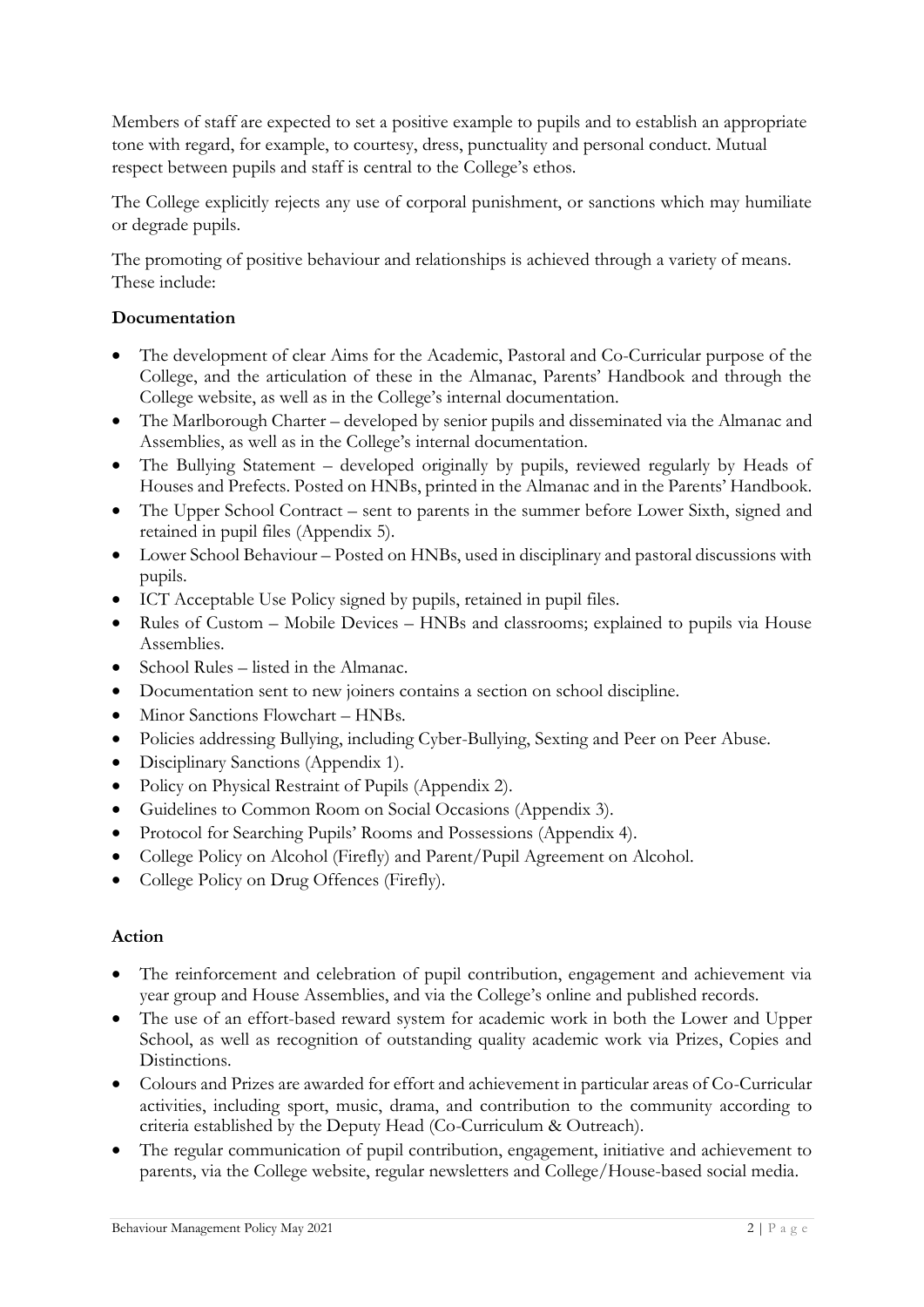- An open system for the selection of Prefects which combines pupil and staff nomination and individual application, and which includes interviews which focus on contribution to the community.
- Regular central meetings with Prefects (weekly) and Heads of Houses (fortnightly) which discuss College "mood" and atmosphere. House-based regular meetings of House Captains, plus Heads of Year meetings with representatives from all year groups, to seek the 'pupil voice'.
- The inclusion of Bullying and Cyber-safety as elements within the PSHEE delivery to the Shell and Remove, including presentations from external speakers.
- The promotion of regular, open communication with parents about generic issues of shared concern related to pupil welfare and behaviour. Recent examples include social media, postexam "Leavers" trips, use of food supplements, as well as regular annual drugs update.
- Regular review of the disciplinary structure and the issue to Housemasters/Housemistresses of clear guidelines as to the disciplinary "tariff".

#### **Structure**

- The maintenance of a minor sanctions system, via the College Proctor, Heads of Year and Second Master, which enables a consistent, fair and pastoral approach to low-level disciplinary infringements.
- The commitment on behalf of House and Management Team staff to working together on disciplinary and pastoral matters, to carefully balance the interests of individual pupils with those of the wider community.
- The use of the College data management system to provide a record of all sanctions from blue chits to suspensions, as well as academic rewards, such that these are accessible to pupils and tutors, and iSAMS user-accounts, and to House and senior staff, including the College Proctor.
- The ability, both in House and centrally, for staff to develop an overview of patterns of behaviour via the sanctions system, both in terms of individuals and wider patterns (e.g. year groups).
- A twice-termly review of chit sanctions, via the College Proctor.
- The use of the wider pastoral structure (e.g. Medical Centre, Dames, Chaplaincy, Artemis Tutors) to promote positive behaviour, especially in respect of risk-taking.
- A system for regular, random testing for substance abuse, advertised to pupils and parents and designed to deter experimentation.
- A system for the management of pupil access to alcohol at social events for the Upper School. Clearly defined limits are discussed with pupils and parents, and pupils are asked to give their explicit consent and cooperation to the system, including checking consumption, via use of breathalysers.
- The use of INSET to train staff to recognise and deal with e.g. bullying, cyber-bullying, substance misuse, vulnerability to radicalisation, including the use of the disciplinary system in relation to these issues.

| Author:               | Acting Deputy Head (Pastoral)         |
|-----------------------|---------------------------------------|
|                       | Approved by: Management Team          |
| Date:                 | May 2021                              |
| Review Date: May 2022 |                                       |
|                       | Circulation: College Website, Firefly |
|                       |                                       |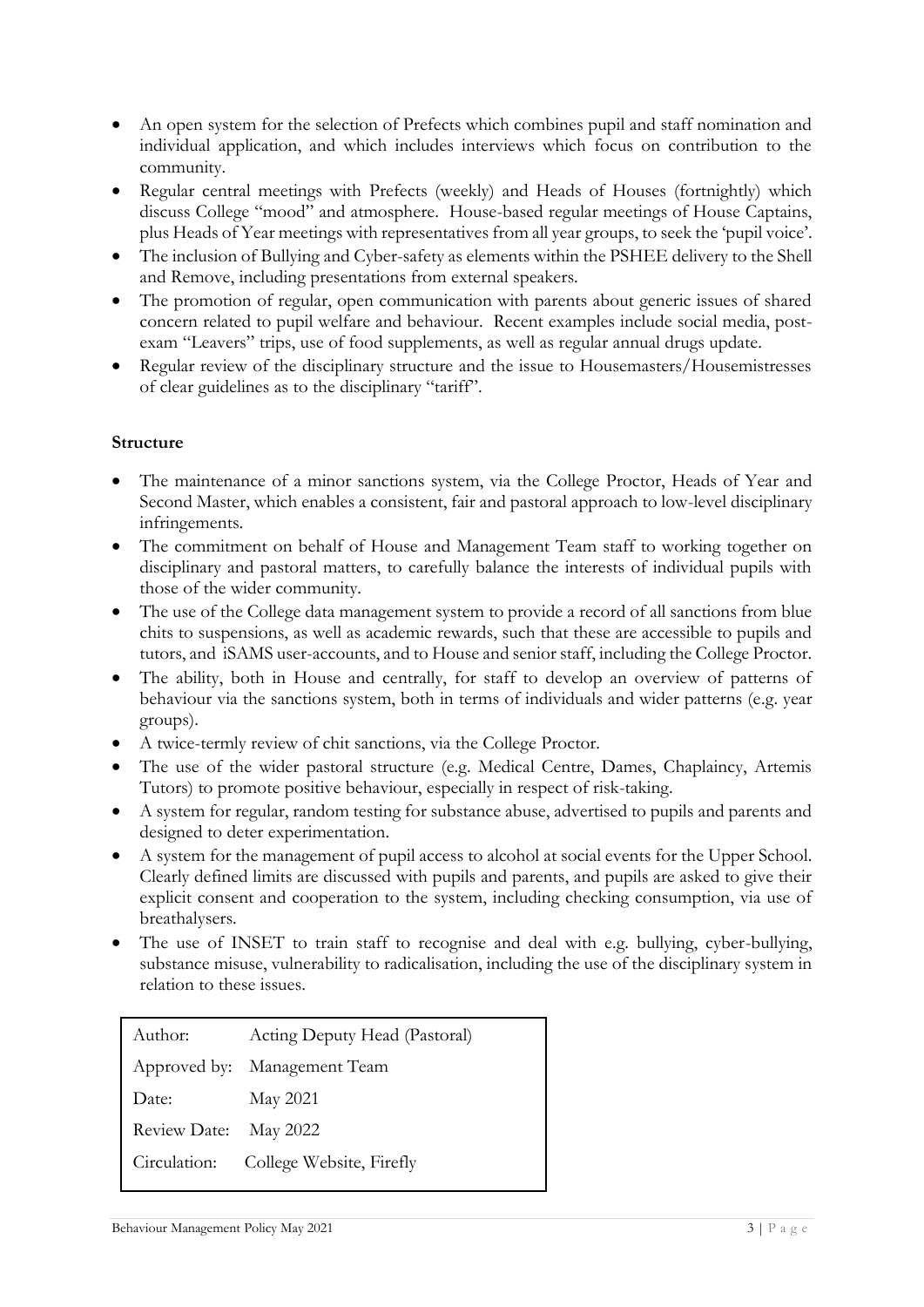# **DISCIPLINARY SANCTIONS**

The College aims to promote positive behaviour and strong relationships throughout the whole community. The College rules constitute a simple framework to further the protection and promotion of pupil welfare, which is of paramount importance. Through clearly stated rules, robust systems of communication and consistently applied, centrally-recorded disciplinary responses, the College aims to create a system where infringements of the College rules and the use of the sanction system is minimised, and all discipline is viewed in a primarily pastoral context. The maintenance of a minor sanctions system (listed below) via the College Proctor, Heads of Year and Second Master enables a consistent, fair and pastoral approach to low-level disciplinary infringements.

**Blue Chits**: are for minor offences.

Pupils who receive a Blue Chit report to the College Proctor/Second Master (Monday to Saturday) between 8.00am and 8.15am in the Medawar Centre.

**Pink Chits**: are given for poor behaviour, repeat offences etc.

The pupil collects letter headed paper from their HM, who will endorse the page to show that a conversation has taken place about the infraction committed. On this, the pupil will write a letter of apology, which is handed to the College Proctor by 8.15am the next morning and passed on to the issuing member of staff.

Failure to report for a Blue or a Pink Chit results in a conduct detention on Saturday morning.

**Academic Detentions**: are set for late, incomplete or poor-quality work and are completed in pupils' free time; for more serious or repeat cases, the detention is completed on a Saturday night.

**Gating**: (confinement to Campus) is given for more serious disciplinary offences such as vaping/smoking, being out of bounds, vandalism, persistent unkindness and dishonesty.

**Cautions**: In the Upper School, the tone of our approach to Sanctions reflects the growing maturity which we seek to encourage in our Sixth Formers. Thus, wherever possible, we avoid using the Lower School Gating system, using a Caution System, augmented where necessary, to foster a sense of responsibility where serious offences and antisocial matters are concerned. Cautions may only be awarded by the Master or the Second Master and, if a given pupil acquires more than two Cautions within a year, this may well lead to his or her suspension (temporary exclusion from College); four Cautions are likely to result in the pupil being required to leave.

**Loss of Privilege**: Awarded to pupils in the Upper School for more serious offences, generally regarded as more serious than a Pink Chit but less than a Caution. These begin with Saturday detention at 8am and include agreed afternoon activity for those with no matches. Town is out of bounds all day and pupils are confined to House all evening on Saturday with two hours of academic study.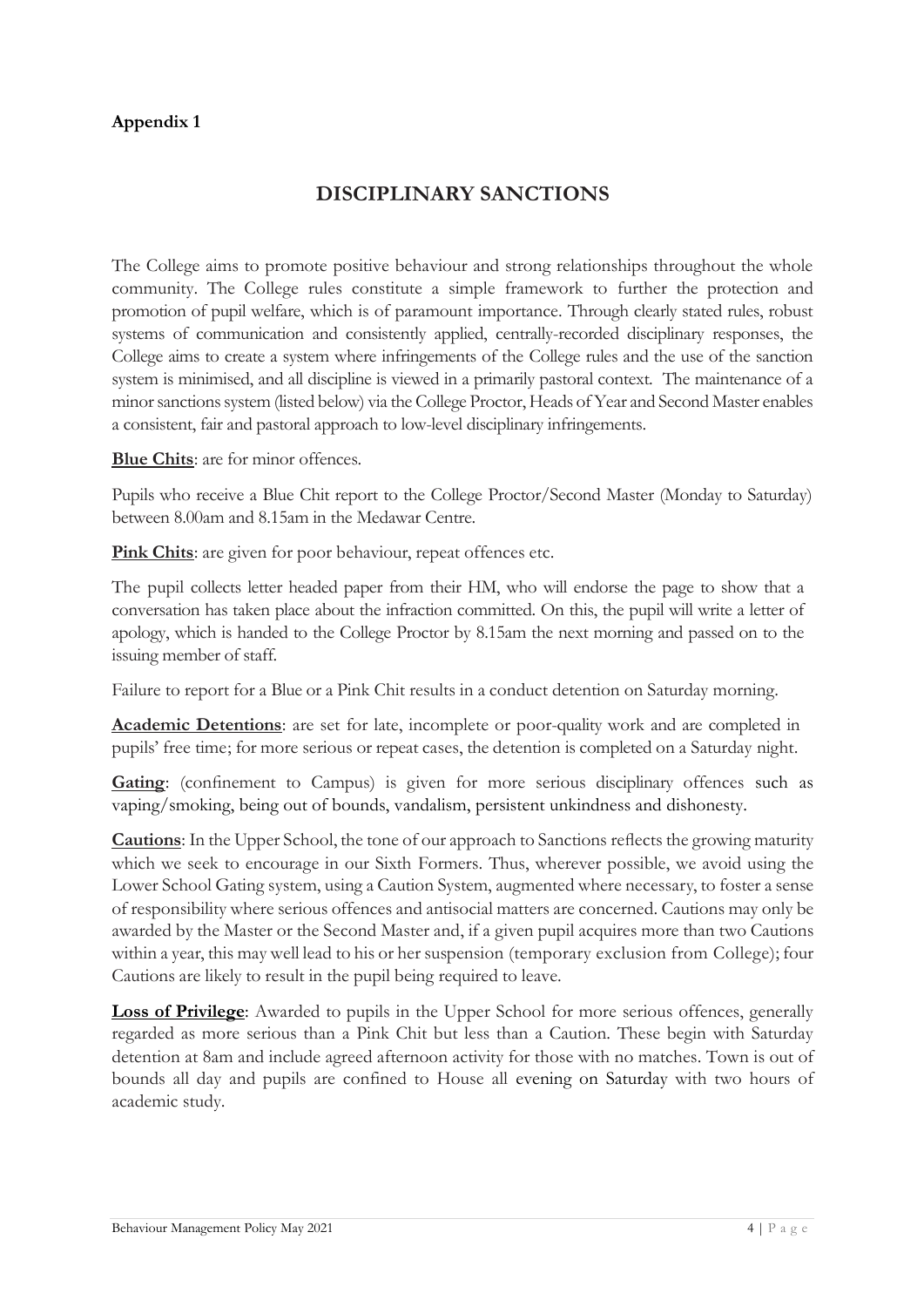Records are kept of all the above sanctions and parents are informed by HMs, Second Master or Master of offences resulting in Gating, Caution or **Exclusion** from the College. Parents should contact the child's HM (or Second Master or Master) at once if they consider that their child has been unfairly treated. In the unusual event of a child being permanently excluded from the College, parents have the right to appeal.

Second Master

May 2021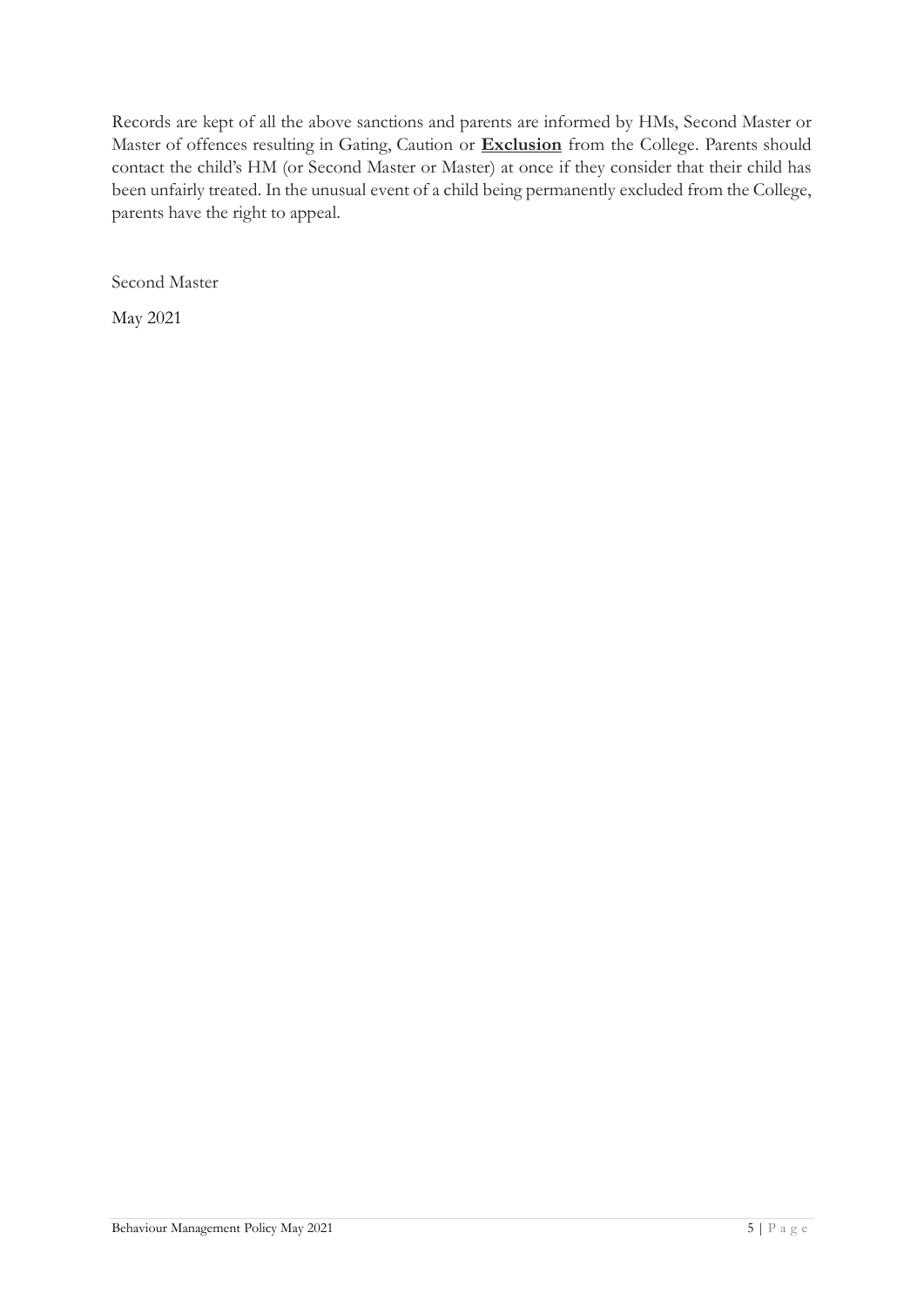

# MARLBOROUGH COLLEGE

## **Policy on Physical Restraint of Pupils**

The College reserves the right for its staff to use reasonable force to control or restrain a pupil in specific circumstances, in accordance with the Education and Inspections Act 2006.

The College will have regard to the Department for Education advice: Use of reasonable force in schools.

- 1. [https://assets.publishing.service.gov.uk/government/uploads/system/uploads/attachment\\_](https://assets.publishing.service.gov.uk/government/uploads/system/uploads/attachment_data/file/1014058/KCSIE_2021_Part_One_September.pdf) [data/file/1014058/KCSIE\\_2021\\_Part\\_One\\_September.pdf](https://assets.publishing.service.gov.uk/government/uploads/system/uploads/attachment_data/file/1014058/KCSIE_2021_Part_One_September.pdf)
- 2. [https://assets.publishing.service.gov.uk/government/uploads/system/uploads/attachment\\_](https://assets.publishing.service.gov.uk/government/uploads/system/uploads/attachment_data/file/444051/Use_of_reasonable_force_advice_Reviewed_July_2015.pdf) [data/file/444051/Use\\_of\\_reasonable\\_force\\_advice\\_Reviewed\\_July\\_2015.pdf](https://assets.publishing.service.gov.uk/government/uploads/system/uploads/attachment_data/file/444051/Use_of_reasonable_force_advice_Reviewed_July_2015.pdf)

#### **A Points of Reference**

- It is not necessarily unlawful to have contact with children.
- Where reasonable force is used to restrain a pupil, it is defined as 'the minimum needed to achieve the desired result', i.e. using no more force than is needed. Force is not expected to cause injury.
- The circumstances warranting physical force must be 'reasonable'. Force should be the last resort in resolving a situation, and should be avoided if possible.
- Intervention is permissible in self-defence.
- Control of this nature may be exercised by teaching staff and non-teaching staff who have a supervisory role.

#### **B Circumstances when physical intervention may be appropriate**

- Force that is reasonable and as a last resort may be needed to prevent a pupil from doing or continuing to do, any of the following:
- committing a criminal offence
- injuring themselves or others
- causing damage to property (including a pupil's own property)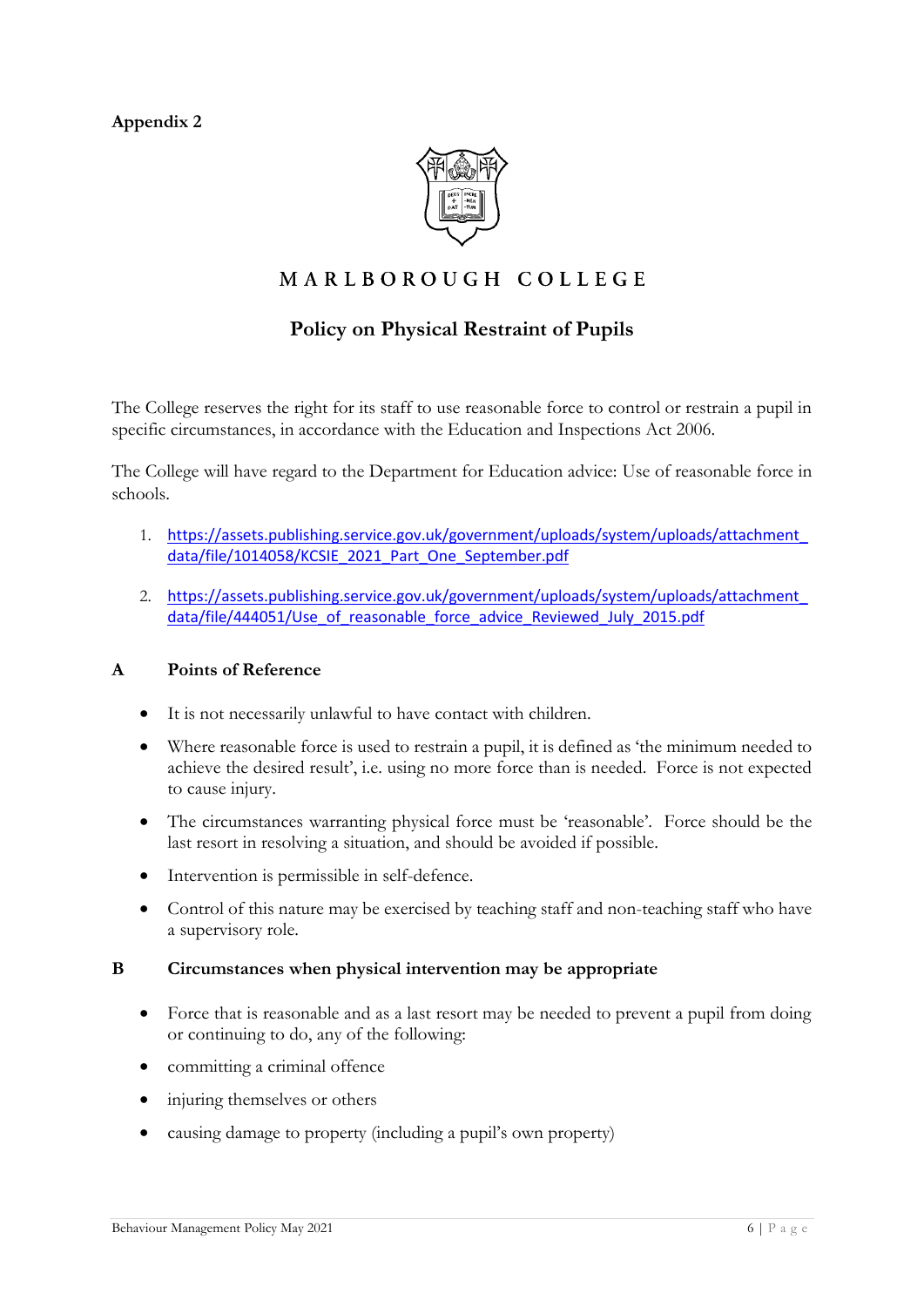- engaging in any behaviour prejudicial to maintaining good order and discipline. This applies both in College and in an out of College activity. To be more specific, reasonable force might be appropriate when:
	- pupils are fighting
	- a pupil is engaged in, or is on the verge of committing, deliberate damage or vandalism to property
	- a pupil is causing, or at risk of causing, injury or damage by accident, by rough play or by deliberate action
	- a pupil is running in a corridor or on a stairway in a way in which he or she might have or cause an accident
	- a pupil persistently refuses to obey an order to leave a classroom
	- a pupil is behaving in a way that is seriously disrupting a lesson and causing distress to others

#### **C Application of Force**

Intervention can take several forms; touching, holding, pushing, pulling, leading a pupil by the arm, shepherding a pupil away by placing a hand in the centre of the back.

Except in the most exceptional circumstances where there is no alternative, physical intervention should not include:

- holding a pupil around the neck, or by the collar, or in any way that might restrict the pupil's ability to breathe
- slapping, punching or kicking a pupil
- twisting or forcing limbs against a joint
- tripping up a pupil
- holding or pulling a pupil by the hair
- touching or holding a pupil in a way that might be considered indecent

#### **D Reporting**

When force is used to control or restrain a pupil, the member of the teaching or nonteaching staff should report the matter orally to the Master, or appropriate member of the Management Team as soon as possible, and provide a written report within 12 hours to the Master.

The report should include:

- the name(s) of pupil(s) involved and when and where the incident occurred
- the name(s) of any witnesses
- the reason force was necessary
- the details of the incident through time
- the pupil's response and the outcome of the incident
- details of any injury to anyone or any damage to property

#### **E Aftermath**

 The Master or member of the Management Team will contact the parents/guardians of the pupil involved as soon as is practical. The pupil's HM will always be informed.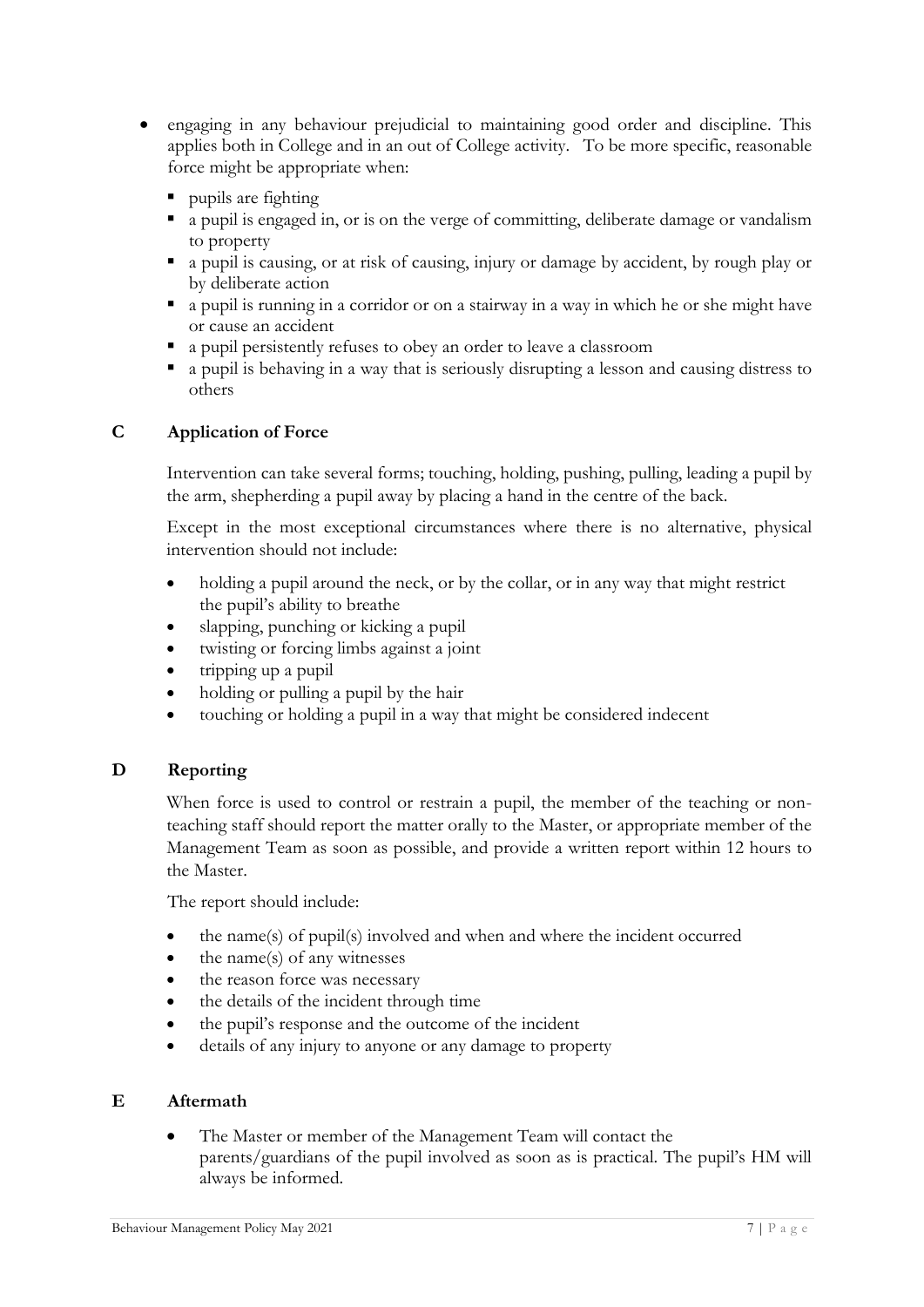- Parents and pupil will be invited to discuss the incident with the Master or member of the Management Team, in which physical control or restraint was used, with a view to understanding the circumstances fully and minimising the chance of repetition.
- Records of any incident involving physical restraint of a pupil will be placed on the file of the pupil, the member of staff, and held centrally by the Master's Lodge.
- Any complaint about the College's management of an incident or about individuals will be dealt with by procedures already in place.

Author: Acting Deputy Head (Pastoral) Approved by: Management Team Date: May 2021 Review Date: May 2022 Circulation: College Website, Firefly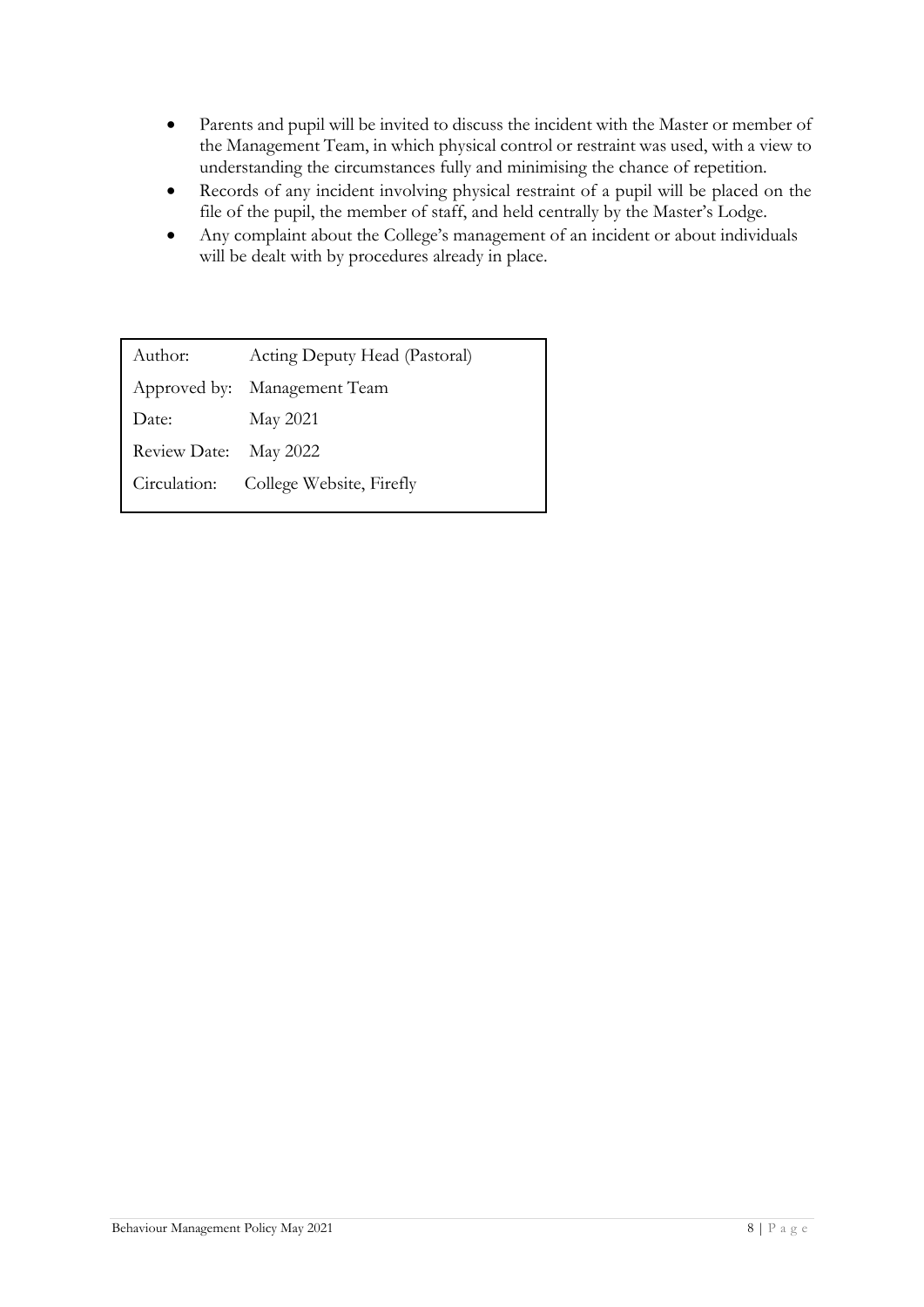# **Guidelines to Common Room on Social Occasions**

The College year offers many occasions on which it is appropriate for members of staff to bring pupils together to celebrate collegiate effort or success, or for social or recreational reasons. It is important, however, that we avoid undue proliferation of parties, in order to minimise disciplinary problems that can arise from them, or adverse effects on the academic momentum, particularly towards the ends of terms. In the context of this document, social occasions include meals out with groups of pupils, such as sports teams.

Pupils may not organise parties themselves, except that Prefects may, on occasions, entertain in the Parlour if the Senior Prefects have obtained prior permission from the Head of Upper Sixth, Second Master or Master, or College Proctor.

Otherwise any social occasion must be hosted by a member of Common Room, and he or she must:

- have obtained permission from the Master or the Second Master;
- have consulted with the Deputy Head (Academic) and the Deputy Head (Co-Curriculum and Outreach) about the proposed times;
- take full responsibility for the good behaviour of those taking part.

Permission will NOT be given:

- for social occasions to be held in "College time", including Prep, except for members of the Upper Sixth after their exams;
- for boys and girls to go to attend social occasions in places where they would not normally be allowed;
- adhere to the College's rule that pupils are not to be given alcoholic drinks during the working week i.e. Monday-Friday, except at Captains' Meetings and with the permission of the Second Master.

Social occasions must end by 10.00 pm. No pupil may attend more than one social occasion in a day.

All alcoholic drinks must be bought through the member of Common Room and be kept by him or her.

Members of Common Room should ensure they are aware of and adhere to the College Policy on Alcohol. They should also check that Upper School pupils have the appropriate permissions in place to drink alcohol.

Smoking should never be allowed.

Members of Common Room should ensure that pupils return safely to their boarding houses after any party, as with any other evening co-curricular activity.

The Master

May 2021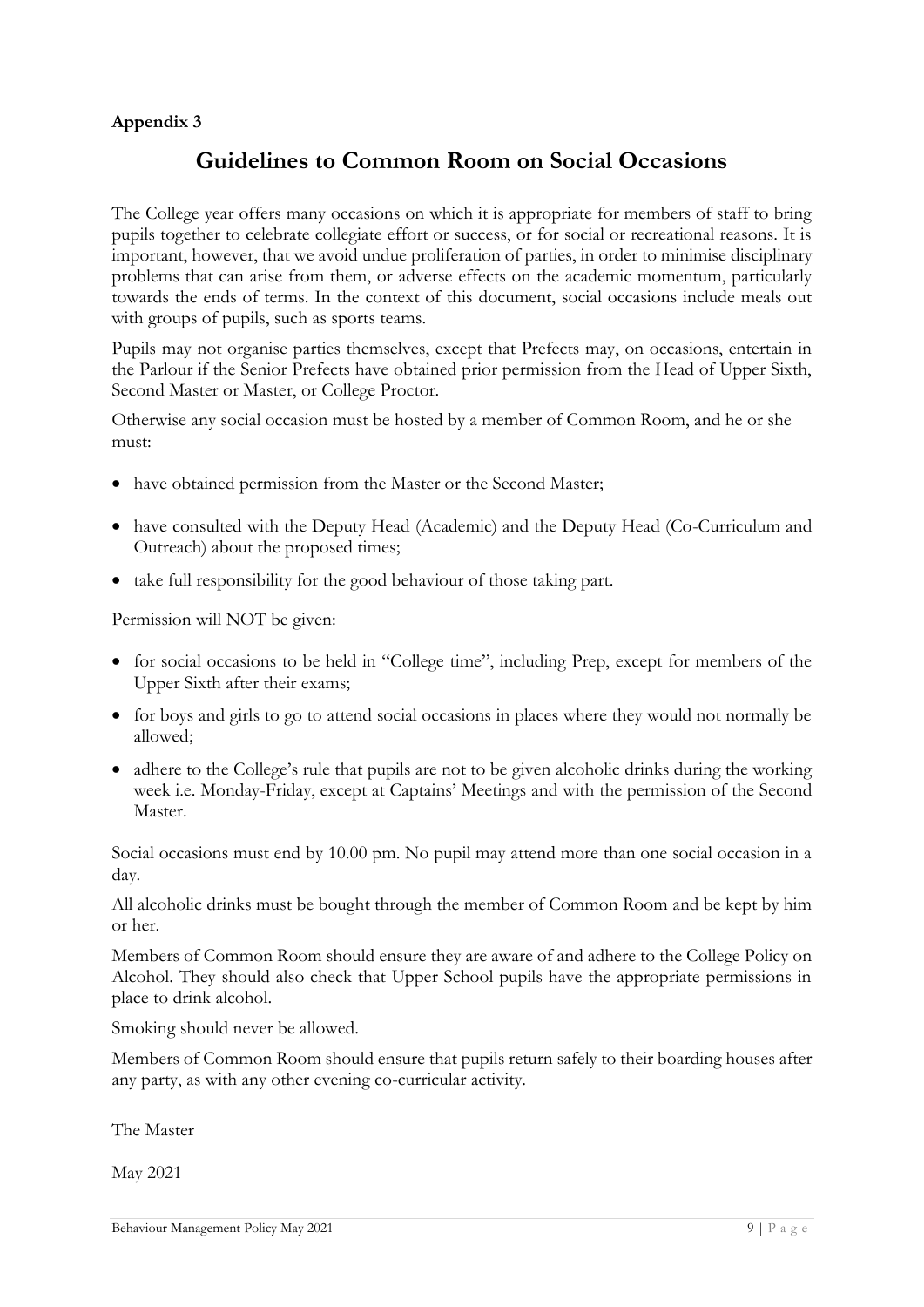# **Protocol for Searching Pupils' Rooms and Possessions**

There are some circumstances in which it might be deemed necessary for Boarding Staff to carry out a search of pupils' rooms and/or their possessions.

Principally, searches might be conducted when there are strong grounds to believe that a room might contain items that are banned under the College's rules, and which might be detrimental to the welfare of pupils, or to the safety and security of property. Such items include:

- Radical material intended to incite violence or hatred and promote terrorism
- Knives and other weapons, including BB or air guns and ammunition
- Alcohol
- Drugs and other substances of misuse
- Stolen items
- Tobacco and cigarette papers; vapes and associated paraphernalia
- Fireworks

Searches can be carried out by the following staff, working together:

- HMs, Dames, Members of the Management Team, the College Proctor
- Other members of staff delegated on behalf of HMs or the Management Team to assist in a search (typically Resident House Tutors).

Any search of a Pupil's room or possessions must be carried out with the knowledge of the Second Master or Acting Deputy Head (Pastoral), unless the situation is deemed to represent an immediate threat to the welfare of pupils.

In such a case the Second Master or Acting Deputy Head (Pastoral) must be informed as soon as possible after the search – and of the outcome.

In all searches, the following Guidance will be followed:

- *Screening, Searching and Confiscation – Advice for Head Teachers, School Staff and Governing Bodies (Jan 2018) DfE-00034-2014 <https://www.gov.uk/government/publications/searching-screening-and-confiscation>*
- *Conducting a Search of a pupil's room, belongings or person: BSA Boarding Briefing Paper 15*

Searches can be carried out with or without the consent of a pupil, though it would be preferable to both seek consent and to search in the presence of the pupil.

Banned items or stolen items found in the course of the search must be retained by the members of staff involved, and will form part of any relevant disciplinary investigation.

Acting Deputy Head (Pastoral)

May 2021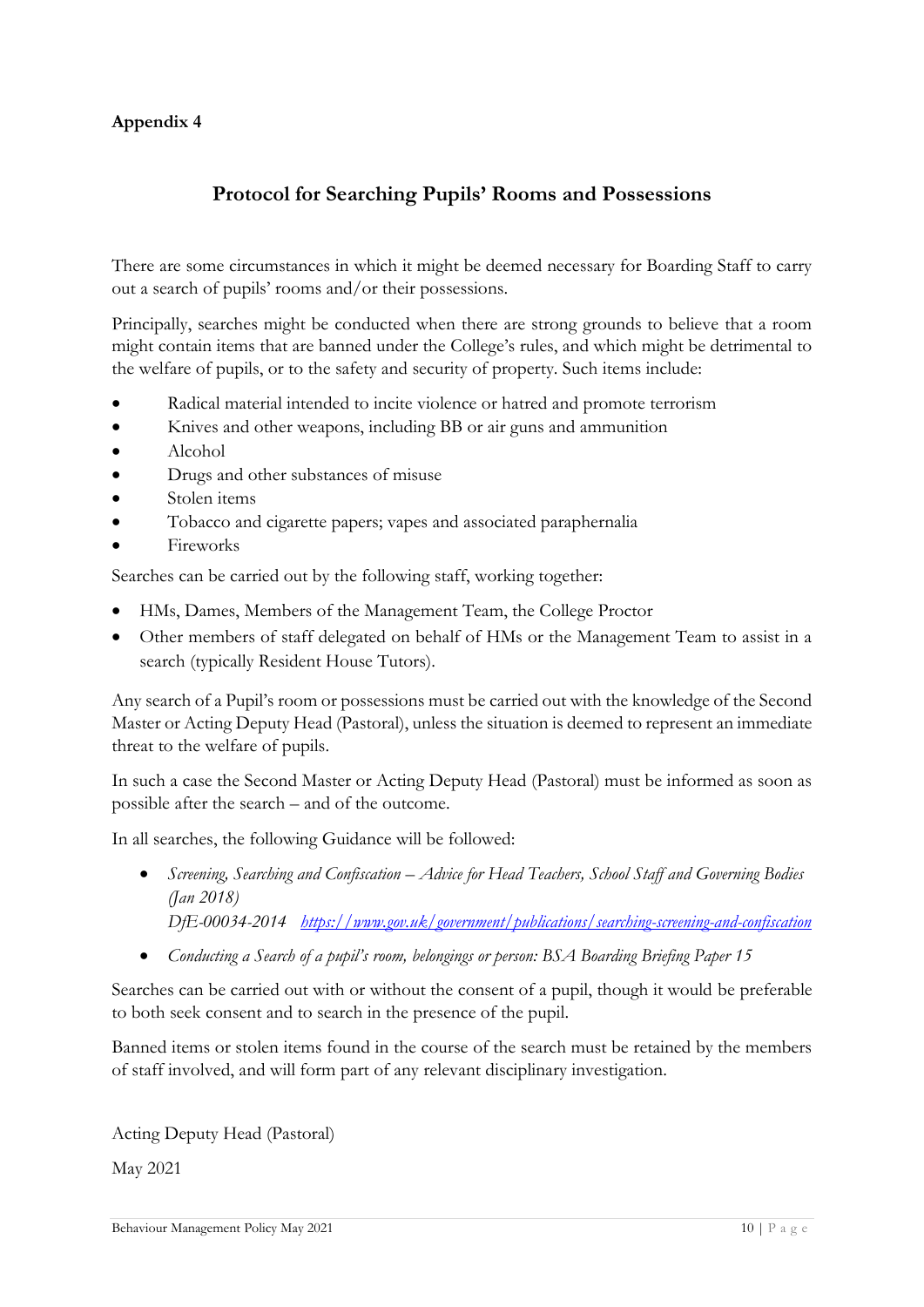# **Upper School Contract**

## FOR ENTRY IN ACADEMIC YEAR 2021

In the Lower School the sanctions for breaking College rules are clear-cut and time-consuming, frequently involving lengthy periods of 'gating'. However, in the Upper School the approach to discipline seeks to reflect the growing maturity which we hope to encourage in Sixth Form pupils. To this end, the sanctions code in the Upper School is very different and uses a system of formal Cautions to distinguish between major and minor offences with the aim of fostering a greater sense of responsibility.

Cautions will be given for what the College considers to be serious offences and, on some occasions, more than one Caution will be given. Pupils who accumulate more than three Cautions in a calendar year will normally be required to leave the College. When a calendar year has elapsed after an offence, the Cautions for that offence are expunged from a pupil's record. It should be noted, however, that in the event of serious offences the disciplinary profile of a pupil's full College career will be taken into consideration. Some Cautions may be redeemed by the pupils undertaking 10 hours of a pre-approved socially worthwhile activity and this will be explained to any pupil receiving a Caution. Parents will always receive a letter, from either the Master or Second Master, when their child has been cautioned.

In addition to the Caution system, the more immediate sanction of a weekend Loss of Privileges may be applied for less serious offences.

In the Upper School an acknowledgement of being in the wrong and a genuine undertaking not to re-offend is infinitely preferable, where possible, to a strong sanction which may result in a resentment that blinds the pupil to their responsibilities as a young adult.

In order to help new Upper School pupils to think through their obligations to themselves and to the College and to prepare themselves for the Upper School disciplinary code, pupils entering the Lower Sixth in September will be expected to make an explicit commitment to good work and behaviour throughout their time in the Upper School.

The College expects all members of the Upper School to:

- a) give their academic work a high priority at all times;
- b) honour all College commitments, both academic and co-curricular;
- c) treat fellow pupils, members of the College staff and members of the public with respect, courtesy and consideration and embrace the values and aspirations outlined in the College Almanac by former senior pupils ("The Marlborough Charter");
- d) agree to be bound by the spirit of the College rules, and in particular to note that illegal, immoral or anti-social actions will not be tolerated and that those committing such offences are liable ultimately to forfeit their right to membership of the College;